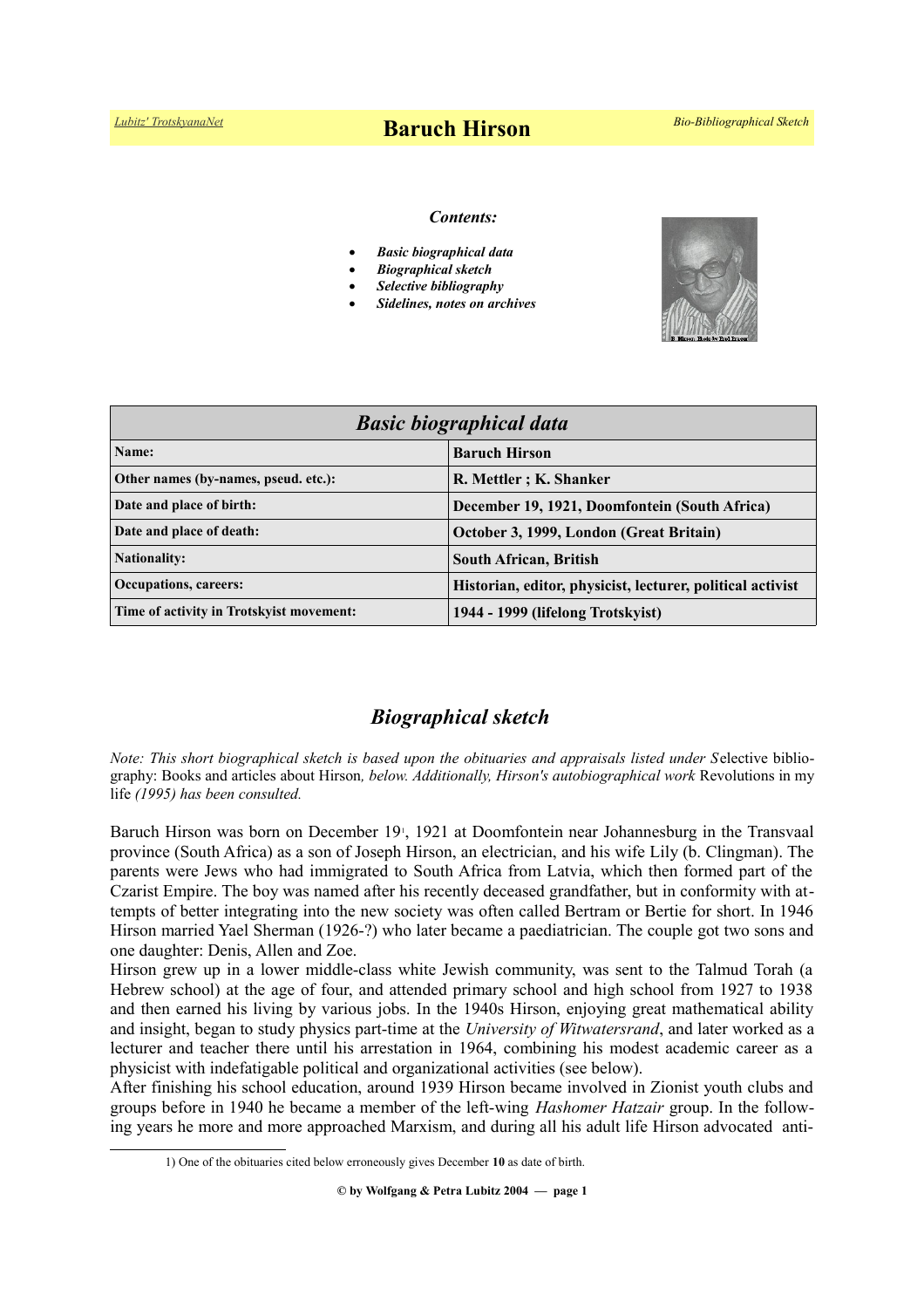Zionist positions considering Israeli policies quite similar to the political patterns of the racist South African regime. Undoubtedly, Hirson belonged to those Jews who – to paraphrase Isaac [Deutscher](https://www.trotskyana.net/Trotskyists/Bio-Bibliographies/bio-bibl_deutscher_i.pdf) – can be described as *non-Jewish Jews*, true internationalists, disliking any brand of nationalism, racism or communalism.

Radicalising and studying Marxist literature when still a member of *Hashomer Hatzair*, Hirson since 1944 subsequently joined various Trotskyist groups and remained an adherent – albeit in a not uncritical manner – of Trotskyism.

Thus he became a member of *FIOSA (Fourth International Organization of South Africa)* and from 1944-1946 he worked as a full-time political organizer for the *Workers' International League (WIL),* another ephemeral South African Trotskyist group. However, all South African Trotskyist groups at that time remained weak and quite isolated, and none of those groups of which Hirson was a key figure could develop into a real party or gain mass influence. Nevertheless Hirson and a handful of other devoted Trotskyists were busy in working and struggling for the development of black trade unions and they often joined organizations of the 'broader left' as well as trade unions aiming at political influence therein. They did so under extremely difficult conditions determined by the absolutely uncompromising racist and anti-communist politics marked by the notorious *Suppression of Communism Act* and by institutionalising *Apartheid*, introduced by the governing *Nationalist Party* since 1950.

Thus Hirson and other South African Trotskyists engaged in the *Non-European Unity Movement,* and at the end of the 1950s he joined the *Congress of Democrats,* the white arm of the *Congress Alliance* which was led by the *African National Congress (ANC)* during the 1950s. From within the *Congress Alliance* Hirson co-organized the Trotskyist *Socialist League of Africa (SLA).* 

In the aftermath of the bloody police massacre of unarmed civilians at Sharpeville in 1960, both the Trotskyists around Hirson, organized in a *National Committee for Liberation* (later renamed *African Resistance Movement, ARM*) and a faction within the *ANC* consisting of younger elements turned to the use of direct action, for example sabotage, as a substitute for mass agitation and peaceful action. Boththe leading activists of the *ANC*<sup>2</sup> and the *ARM* soon fell victim to police suppression and judicial persecution. Thus in 1964 Hirson as a leading spirit of the *ARM*, too, was arrested, convicted of sabotage and eventually imprisoned for 9 years which he spent in various Johannesburg and Pretoria jails. A few days after his release in 1973 he was confronted with a banning order and house arrest. He immediately decided to go into exile, and together with his wife and three children Hirson arrived in England in 1973. There he was able to find a university job, first at *Bradford University*, then at *Middlesex Polytechnic* (which later became *Middlesex University)* where for several years he lectured in physics and in 1986 took a doctorate in histor[y](#page-1-1)<sup>3</sup>, while his wife could continue to earn living as paediatrician.

During the long years of imprisonment Hirson had developed into a historian; his British exile years – he never went back to South Africa after the fall of Apartheid except for a short visit in 1991 when participating there in a conference on Marxism – were the most fruitful years of his life: relying on a considerable private archive of South African documents he became the author of more than a dozen excellent and meticulously researched and annotated historical monographs and other works in the field of history and biography. Thus he published for example a chronology of the famous Soweto uprising *(Year of fire, year of ash, 1979)*, an account of working-class rebellion in South Africa *(Yours for the union, 1989)*, biographies about David Ivon [Jones](http://www.sahistory.org.za/people/david-ivon-jones) (1883-1924) (title of biography: *The delegate for Africa, 1995*) and about Ruth Schechter (Ruth Farrington Schechter, 1888-1942) (title of biography: *The Cape Town intellectuals,* publ. posthumously in 2001), to mention only a few of his books. In 1992 he completed an autobiography dealing with his African years 1921-1973 which was published in 1995, and shortly before his decease in 1999 he had finished work on the manuscript of a rich biography about C. Frank [Glass,](https://www.trotskyana.net/Trotskyists/Bio-Bibliographies/bio-bibl_glass.pdf) published posthumously as a book in 2004 with the title *The restless revolutionary*. Besides the mentioned works, Hirson authored some 50 contributions to schol-

<sup>2)</sup> The most prominent victim of the Apartheid regime was undoubtedly *Nelson* [Mandela](https://en.wikipedia.org/wiki/Nelson_Mandela)*,* a leader of the then banned *ANC*, who was arrested, tried and sentenced in the same year as Baruch Hirson and who was only released in February 1990, was elected unopposed president of the ANC and later became the first black President of the Republic of South Africa.

<span id="page-1-1"></span><span id="page-1-0"></span><sup>3)</sup> Hirson, Baruch: The making of the African working class on the Witwatersrand. PhD 1986, 318 pp.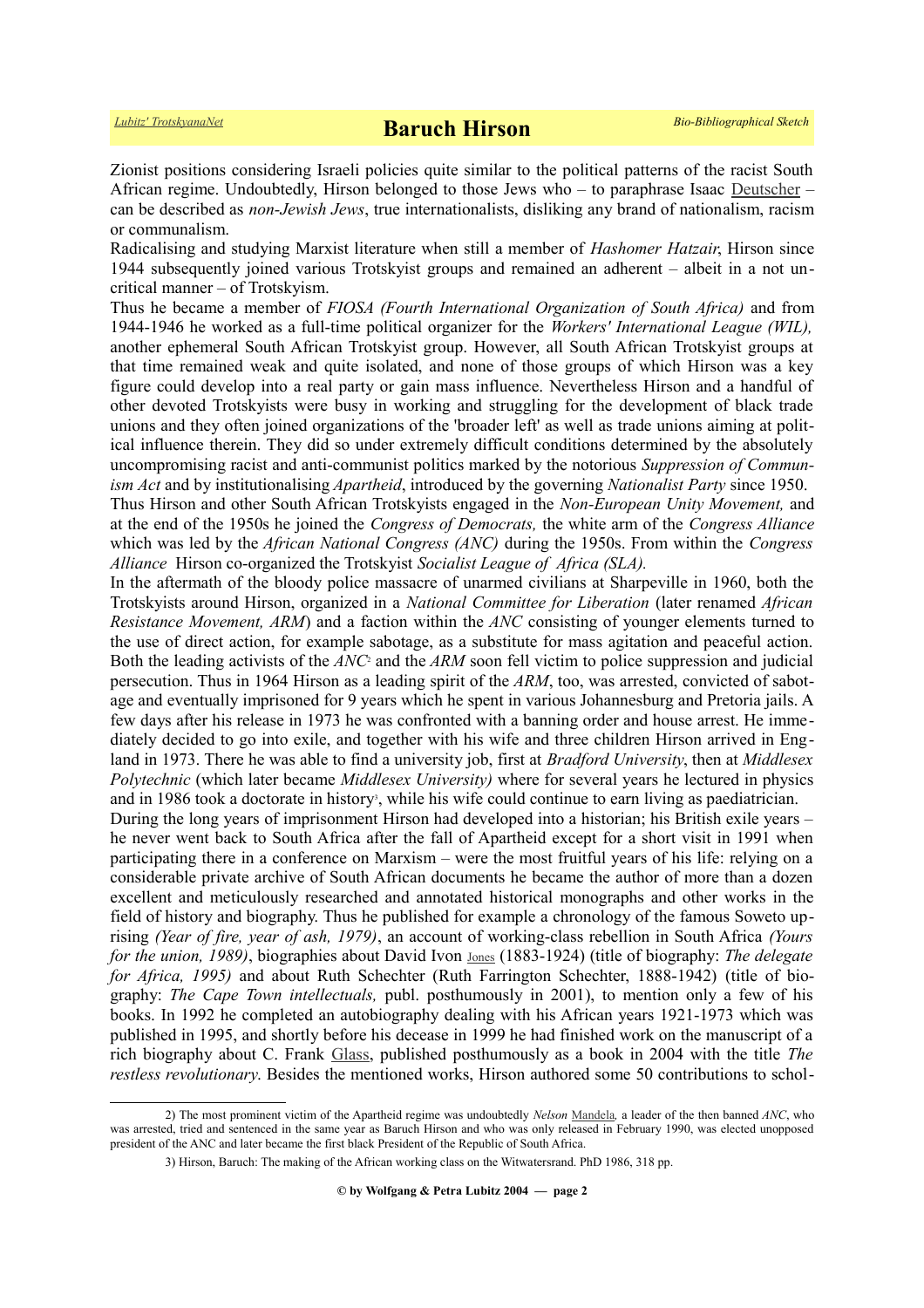arly journals and to seminars on South Africa held by London University's *Institute of Commonwealth Studies (ICS)* with which Hirson was closely associated. Furthermore, from 1988-1995 Hirson edited (and at the same time contributed the bulk of articles published therein) a journal titled *Searchlight South Africa* which according to an obituary published in *The Independent* "was in its time the best and most challenging journal of South African studies produced anywhere in the world"<sup>[4](#page-2-0)</sup>. Baruch Hirson was co-editor of *Revolutionary History* as well as of *Critique*, two renowned non-partisan and non-sectarian journals of the British left. During the last years of his life he kept a lively correspondence with the Chinese veteran Trotskyist [Wang Fanxi](https://en.wikipedia.org/wiki/Wang_Fanxi) (then living in Leeds, England) and with the American photographer and ex-guard of Leon Trotsky, Alex [Buchman;](https://www.trotskyana.net/Trotskyists/Bio-Bibliographies/bio-bibl_buchman.pdf) amongst Hirson's closest collaborators were Hillel [Ticktin](https://en.wikipedia.org/wiki/Hillel_Ticktin) and Paul [Trewhela.](https://en.wikipedia.org/wiki/Paul_Trewhela)

Whilst pleased with the 1994 definitive demise of the odious and rotten *Apartheid* regime in South Africa, which he had opposed and actively fought all his adult life, he was quite unhappy if not surprised by the liberal pro-capitalist path being led by the new *ANC* government. He was not contemptuous of civil liberties but he never revised his very conviction that social oppression was essentially economic in its causes.

Having suffered from declining health throughout the 1990s, housebound and often in pain over the last few years of his life, Baruch Hirson died, aged 77, on October 3, 1999 in a London hospital, survived by his wife Yael and their 3 children.

"With Baruch's passing, we have lost a dear and courageous comrade, a deep and incisive thinker, an authority on South African affairs, and a link with the past"<sup>5</sup>[.](#page-2-1)

## *Selective bibliography* [6](#page-2-2)

#### *Selective bibliography: Books/pamphlets (co-)authored by Hirson*

- Address to the inaugural meeting of the Students' Fellowship Society. Johannesburg : Univ. of Witwatersrand, Students' Fellowship Soc., [s.d.] - 8 pp.
- The Cape Town intellectuals : Ruth Schechter and her circle, 1907-1934. Johannesburg : Witwatersrand Univ. Pr., 2001. - XXXI, 253 pp.
- The delegate for Africa : David Ivon Jones, 1883-1924 / Baruch Hirson and Gwyn Williams. London : Core Publications, 1995. - 272 pp.
- Friend to Olive Schreiner : the story of Ruth Schechter. London : Inst. of Commonwealth Studies, Univ. of London, 1992. - 8 pp. [Postgraduate seminar paper, pres. May 15, 1992]

A history of the Left in South Africa : writings of Baruch Hirson / ed. by Yael Hirson. - London [etc.] : Tauris, 2005. - XIX, 268 pp. - (International library of African studies ; 15)

- It's time to awake / R. Mettler [i.e. Baruch Hirson]. [S.l.], 1957. 43 pp. [Critique of '*The awakening of the people*' by I.B. Tabata]
- The IWA and the ICU : 1917-1920. London : Inst. of Commonwealth Studies, Univ. of London, 1992. 7 pp. [Postgraduate seminar paper, pres. May 5, 1995]
- Land, labour, and the black republic. [S.l., s.d.] 24 pp.
- The making of the African working class on the Witwatersrand : class and community struggles in an urban setting, 1932-47. - London : Middlesex Polytechnic, 1986. - 318 pp. [PhD]

The restless revolutionary : Frank Glass / [introd.: Gregor Benton]. - London : Porcupine Pr., [2004]. - XVI, 251, [8] pp. [Publ. posthumously]

Revolutions in my life. - Johannesburg : Witwatersrand Univ. Pr., 1995. - XVIII, 365 pp. [Autobiography]

<sup>4)</sup> Trewhela, Paul: Baruch Hirson, in: *The Independent,* 1999 (Oct. 5, Tuesday review). It should be mentioned that *Searchlight South Africa* was banned by South Africa's then *Apartheid* government and at the same time was shunned by the CP of *South Africa* and the *ANC*, respectively.

<span id="page-2-2"></span><span id="page-2-1"></span><span id="page-2-0"></span><sup>5)</sup> Flewers, Paul: Baruch Hirson (1921-1999), in: *Against the Current*, n.s. 14.2000 (6=84), p.44.

<sup>6)</sup> TSB item numbers (e.g. <TSB 0716>) refer to Lubitz' *Trotskyist Serials Bibliography*, München [etc.] : Saur, 1993, which is out of print but [available as PDF file](https://www.trotskyana.net/LubitzBibliographies/Serials_Bibliography/serials_bibliography.htm#PDF) within the framework of the *Lubitz' TrotskyanaNet* website. In TSB you can find detailed descriptions concerning the respective Trotskyist journals, newsletters, bulletins and the like.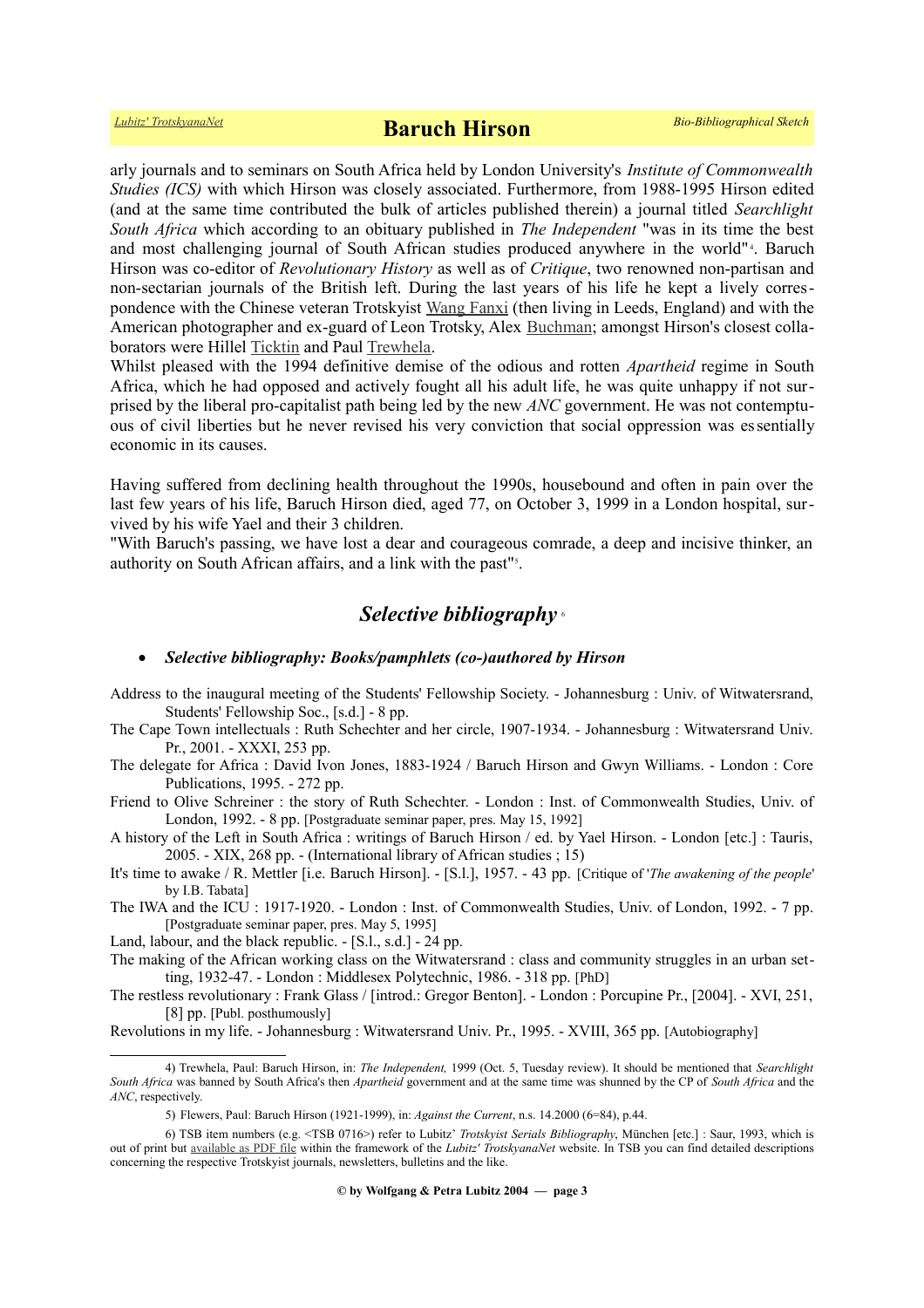Strike across the Empire : the seamen's strike of 1925 in Britain, South Africa and Australasia / Baruch Hirson and Lorraine Vivian. - London : Clio, 1992. - III, 117 pp.

The workers conference and national protest / K. Shanker [i.e. Baruch Hirson]. - [S.l., s.d.] - 6 pp.

Year of fire, year of ash : the Soweto revolt, roots of a revolution? - London : Zed Pr., 1979. - X, 348 pp. -(Africa series ; 3)

Yours for the union : class and community struggles in South Africa, 1930-1947. - London [etc.] : Zed Books [etc.], 1989. - XIII, 230 pp.

#### *Selective bibliography: Books/pamphlets and journals (co-)edited by Hirson.*

Analysis : a survey of contemporary events (Johannesburg) <TSB 0025>

Critique : a journal of socialist theory (Glasgow) [ISSN 0301-7605]

Letters from the Chinese revolution / Rayna Prohme, Arthur Knodel and Baruch Hirson, ed. - Richmond : Curzon, 1998. - 220 pp.

Revolutionary History (London) [ISSN 0953-2382] <TSB 1375>

Searchlight South Africa (London) [ISSN 0954-3384] <TSB 1461>

South Africa : the war of 1899-1902 and the Chinese labour question : guide / Baruch Hirson, ed. - East Ardsley, West Yorkshire : Microform Ltd., 1983. - I, 65 pp. [Guide to a microfilm collection under same title]

#### *Selective bibliography: Books, collections, journals, bulletins to which Hirson contributed*

L'Afrique du Sud aujourd'hui = South Africa today / Société Africaine de Culture / Richard Turner [et al.] - Paris : Présence Africaine, 1978. - 439 pp. - (Cahiers Présence africaine)

Analysis : a survey of contemporary events (Johannesburg) <TSB 0025>

Critique : a journal of socialist theory (Glasgow) [ISSN 0301-7605]

Documents sur le mouvement trotskyste en Afrique du Sud / Centre d'Etudes et de Recherches sur les Mouvements Trotskyste et Révolutionnaire Internationaux. - Paris, 1994. - 51 pp. - (Les cahiers du C.E.R.M.T.R.I. ; 72)

New Interventions (Brighton, later: Worthing; later: Coventry) [ISSN 1464-6757]

Radical Chains (London) [1466-4631]

Revolutionary History (London) [ISSN 0953-2382] <TSB 1375>

Searchlight South Africa (London) [ISSN 0954-3384] <TSB 1461>

Socialist Action (Johannesburg) <TSB 1485>

The societies of Southern Africa in the 19th and 20th Century (London)

The Trotsky reappraisal / ed. by Terry Brotherstone and Paul Dukes. Transl. by Brian Pearce, Jenny Brine and Andrew Drummond. - Edinburgh : Edinburgh Univ. Pr., 1992. - X, 249 pp.

#### *Selective bibliography: Books and articles about Hirson*

[Anon.]: [Baruch Hirson](https://en.wikipedia.org/wiki/Baruch_Hirson). [Biographical sketch, Wikipedia article]

[Anon.]: [Baruch Hirson, 1921-1999](http://www.sahistory.org.za/pages/people/hirson-b.htm) : historian, editor and political activist. [Biographical sketch, Electronic resource]

Flewers, Paul: Baruch Hirson (1921-1999), in: *New Interventions,* 9.2000 (4), p. 31. [Obituary]

- Flewers, Paul: Baruch Hirson (1921-1999), in: *Against the Current,* <TSB 0014> n.s. 14.2000 (6=84) : p. 44 [Obituary. Followed by excerpts from a tribute by Paul Trewhela, originally publ. in *The independent*]
- Hirson, Baruch: Revolutions in my life [Autobiography, see for bibliographic description the paragraph *Selective bibliography: Books(pamphlets (co-)authored by Hirson,* above]
- Hunter, Ian: Baruch Hirson (1921-1999), in: *Revolutionary History* <TSB 1375>, 7.2000 (3), pp. 278-282. [Obituary. See also [online version\]](http://www.marxists.org/archive/hirson/biography.htm)
- Lodge, Tom: Baruch Hirson : Marxist teacher jailed for his part in South Africa's freedom struggle, in: *The Guardian,* 1999 (Oct. 19), p. 20. [Obituary. Followed by amendment by Ian Hunter]

Trewhela, Paul: Baruch Hirson, in: *The Independent,* 1999 (Oct. 5, Tuesday review). [Obituary]

*Note:* More information about Hirson is likely to be found in the books, pamphlets, university works, and articles listed in the relevant chapter(s) of the *[Lubitz' Leon Trotsky Bibliography \[ISSN 2190-0183\],](https://www.trotskyana.net/LubitzBibliographies/Trotsky_Bibliography/Leon_Trotsky_Bibliography.html)* e.g. in chapter